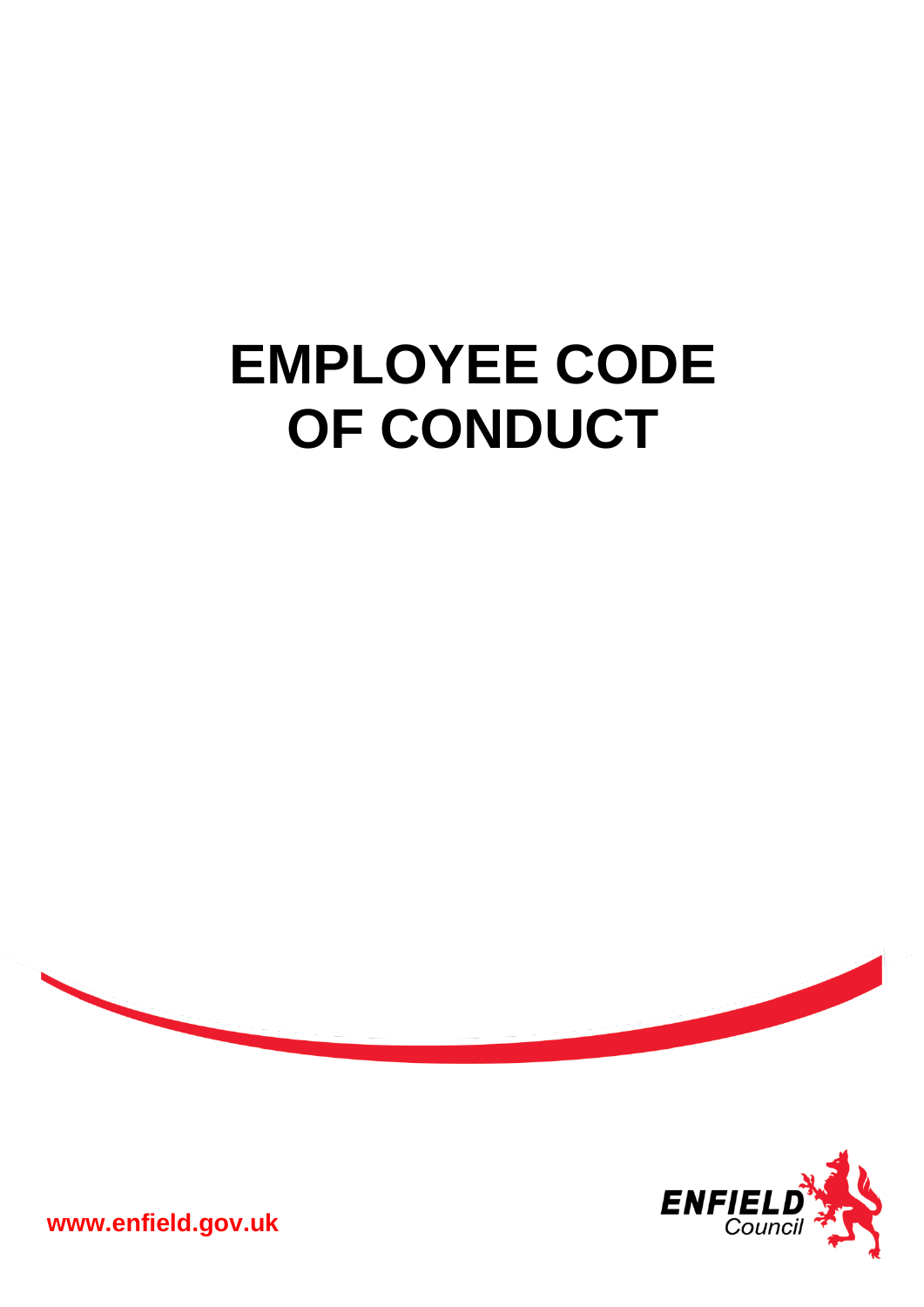## **Contents:**

| Information Security, Email, Internet, Social Networking, Software and |
|------------------------------------------------------------------------|
|                                                                        |
|                                                                        |
|                                                                        |
|                                                                        |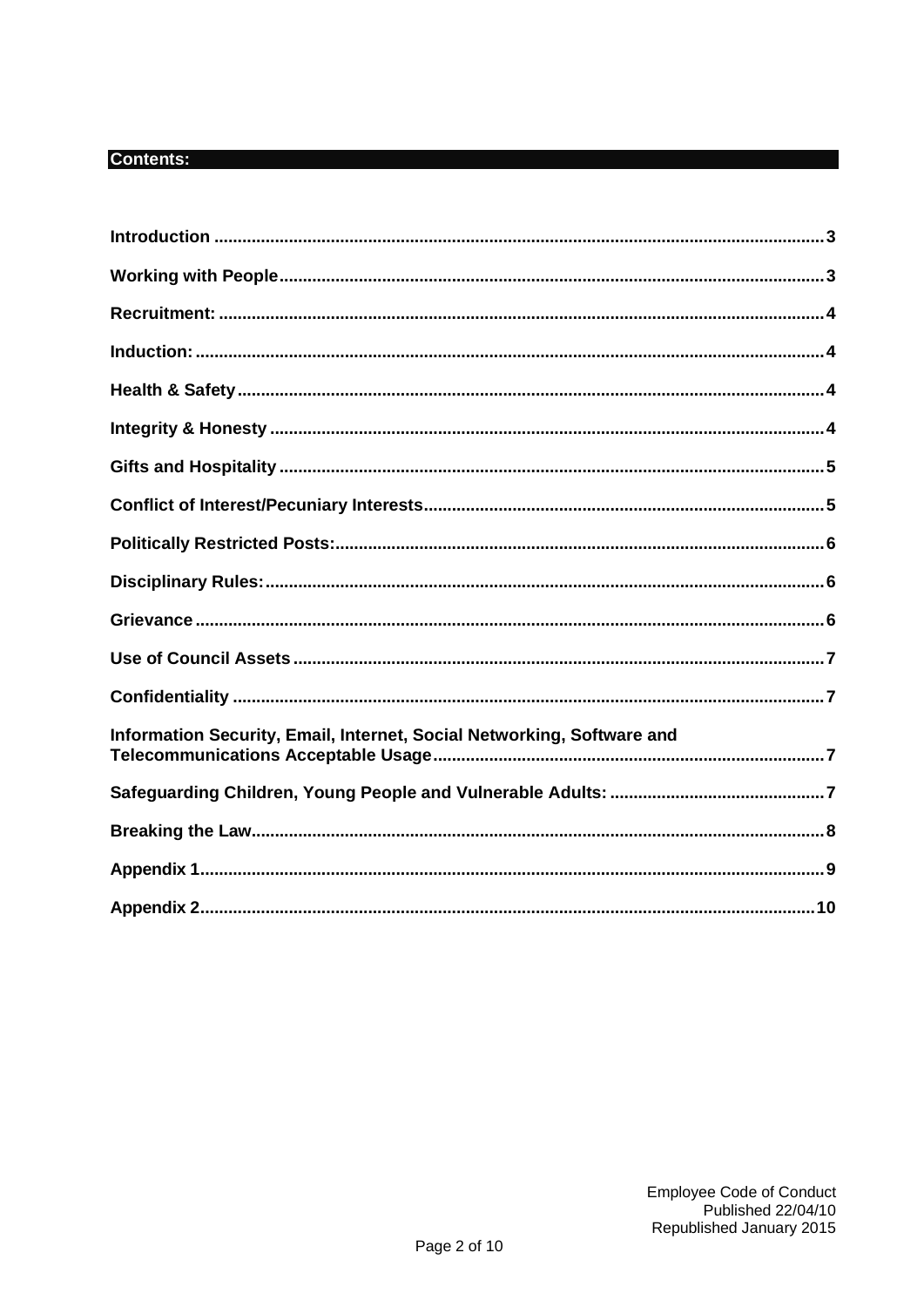## <span id="page-2-0"></span>**Introduction**

The residents of the borough of Enfield expect public servants, at all levels, to demonstrate the highest levels of integrity and professionalism at all times. This is essential to ensure that we deliver value for money services which put our customers first.

This code of conduct applies to all employees of the Council. The purpose of the code is to ensure high standards, and to avoid both impropriety and any appearance of impropriety. Failure to adhere to the standards expected could bring the Council into disrepute. Employees who fail to meet the highest standards of conduct will be managed in accordance with the Council's [Principles of Managing Misconduct.](http://enfieldeye/downloads/file/7393/principles_of_managing_misconduct)

The code of conduct is a framework which clearly outlines the expected standards, behaviours and responsibilities to be followed by all employees. The framework also supports the Council's policies and principles. Each employee of this Council is responsible for keeping up to date with any changes in policy, principles and procedures.

## <span id="page-2-1"></span>**Working with People**

## **Working with clients and customers**

The Council exists to provide a range of services for the benefit of people living in the Borough. Members of the public are our clients and customers. The Council has stated that it will provide the best possible services to meet the needs of its customers and clients within the resources available, and treat them all with dignity, respect and fairness.

## **Working with Councillors**

Councillors expect staff to contribute to proper and effective working relationships with them. You serve the Council as a whole – all Councillors and not just those of any controlling group. You must ensure that the rights of Councillors are respected. You must maintain political neutrality at work and be seen to be impartial.

## **Working with Partners and Colleagues**

You are expected to work with partners and colleagues constructively and collaboratively in order to achieve the Council's corporate aims and objectives.

## **Equality and Diversity**

The Council's [Equality and Diversity in Employment Policy](http://enfieldeye/downloads/file/5302/equality_and_diversity_in_employment_policy) provides a framework to ensure that it meets its statutory obligations and policy objectives to protect people from harassment, discrimination or being treated unfairly, when applying for a job (through fair recruitment and selection practices), as a Council employee or, as clients and customers seeking and receiving Council services. The policy provides a means to ensure that we positively *promote* equality of opportunity in all areas of the Council's activities as an employer and provider of services.

All employees are required to treat colleagues, partners and the public in a fair and equitable way, avoiding discrimination in **any** form and anything that could demean, distress or offend other people. Remember that people may have different standards to you and may be offended or feel harassed by behaviour that **you** think is acceptable*.*

You are responsible for ensuring that you also read the following policies when you join:

- [Equality and Diversity in Employment Policy](http://enfieldeye/downloads/file/5302/equality_and_diversity_in_employment_policy)
- **[Dignity at Work Policy](http://enfieldeye/downloads/file/5541/dignity_at_work_principles)**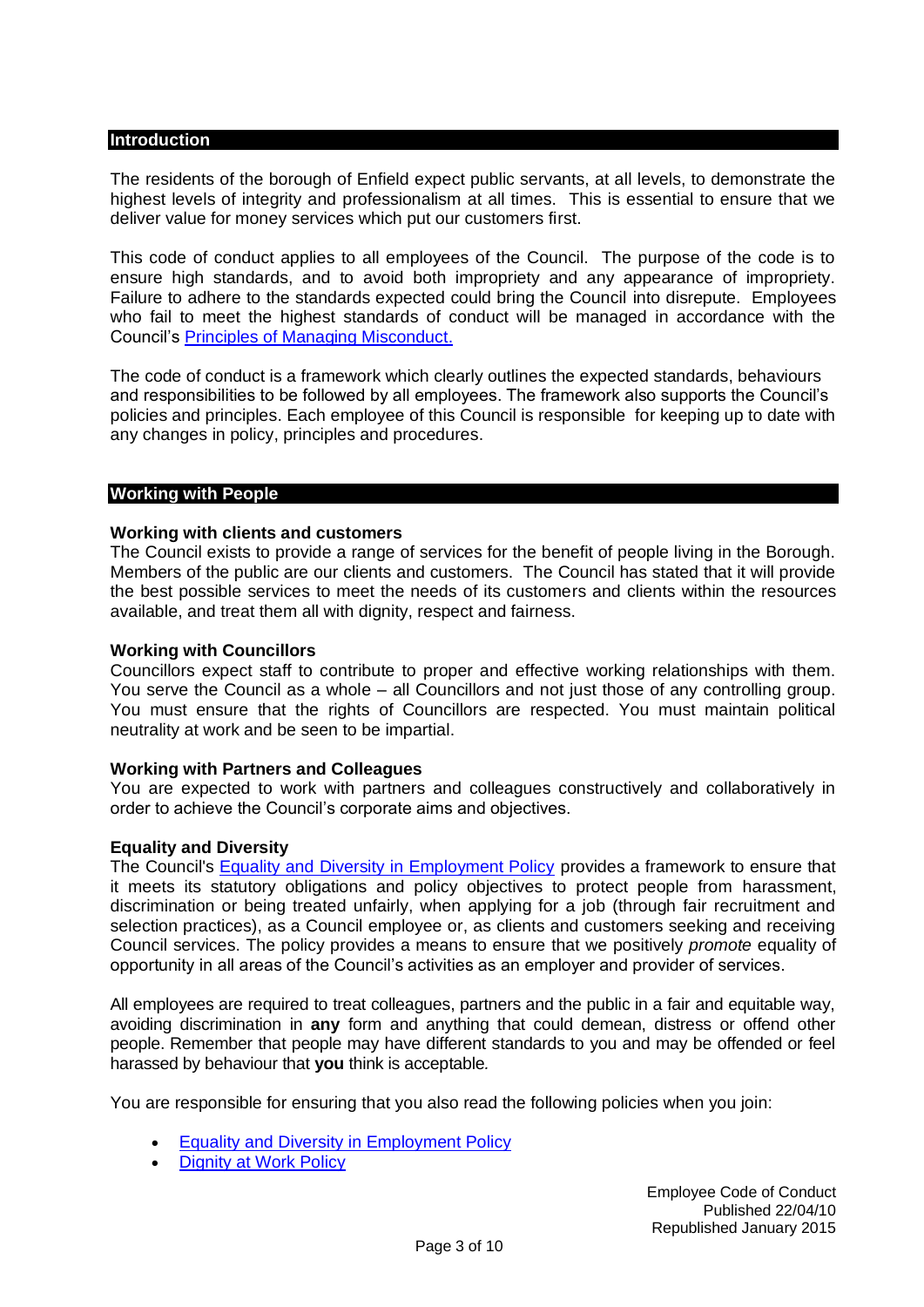## **Whistleblowing**

If you become aware of activities that you believe to be illegal, improper, unethical or otherwise inconsistent with this Code, you must report the matter through the Council's [Whistleblowing](http://enfieldeye/downloads/file/5633/whistleblowing_policy)  [Policy,](http://enfieldeye/downloads/file/5633/whistleblowing_policy) which is available on the intranet. This policy allows you to raise your concern in good faith and without fear of victimisation, subsequent discrimination or disadvantage.

## **Dress Code**

It is the Council's policy to maintain an image of a professional public service organisation, providing high quality services. Therefore the appearance of employees does matter, especially when they deal with members of the public. Employees must therefore dress to a high professional standard appropriate for their role. This may be subject to further clarification at a local level, the line manager should confirm this during the induction process.

Disciplinary action may be taken against you if you consistently breach these dress codes.

## <span id="page-3-0"></span>**Recruitment:**

If you are involved in the recruitment of staff, you must ensure that appointments are made on the basis of merit and in accordance with the Council's [Recruitment Policy and Procedure.](http://enfieldeye/downloads/file/5662/recruitment_policy_and_procedure)

## <span id="page-3-1"></span>**Induction:**

All new entrants to the Council must complete the online Corporate Induction programme. In addition to this all employees should receive a job induction and will be subject to an assessment period of up to 20 weeks. Further details can be found in the Council's Principles of [Induction and Assessment.](http://enfieldeye/downloads/file/7130/principles_of_induction_and_assessment)

## <span id="page-3-2"></span>**Health & Safety**

The Council has a legal duty of care for the health, safety & welfare of its employees. In addition, all employees must take reasonable steps to protect their own health and safety and that of other people who may be affected by their actions or omissions at work.

You can also seek more information and advice from your trade union safety representative or from the Corporate Health & Safety Team. [Corporate Health and Safety](http://enfieldeye/info/200221/Health_and_Safety)

## **Working Time Regulations and Additional Employment**

To enable the Council to comply with its Health and Safety obligations under the Working Time Regulations you are required to notify the Council of any work undertaken outside of hours worked with the Council.

Failure to disclose such information will be regarded as a disciplinary offence, which could lead to your dismissal from the Council.

## <span id="page-3-3"></span>**Integrity & Honesty**

The Council expects and trusts its employees to be honest in their work. The public are entitled to have absolute confidence in the trustworthiness and honesty of Council employees. Any action which breaches that trust or damages or undermines the public's confidence will constitute an act of gross misconduct and will result in disciplinary action possibly leading to dismissal.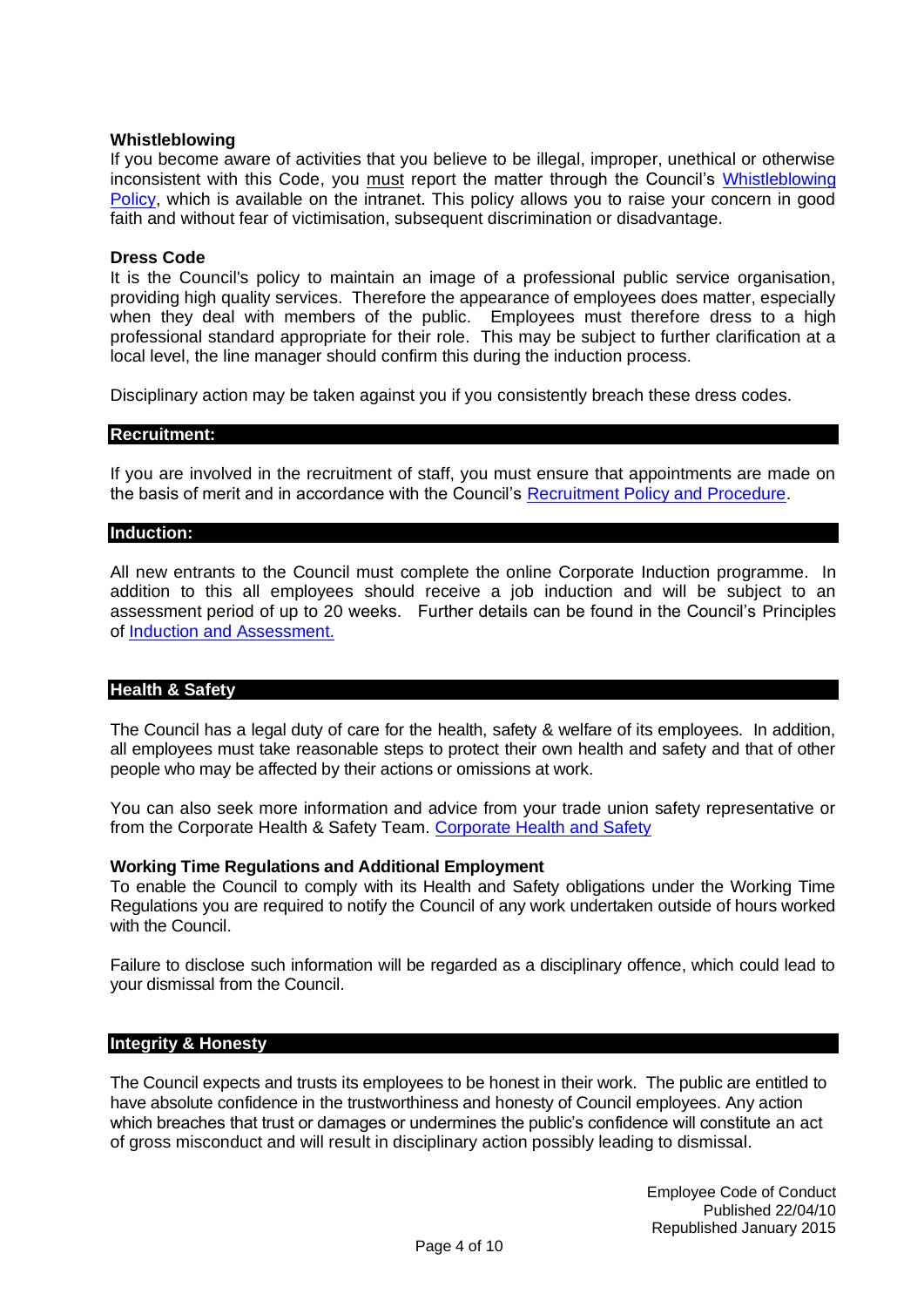## <span id="page-4-0"></span>**Gifts and Hospitality**

You are already paid for the work you do, but some people may believe they will get better service or more favourable treatment if they provide additional payments or offer you favours. The general principle is that you should not receive or ask for any gift, reward or advantage for work done in your official capacity.

You must report to your Departmental Director, as soon as possible, any offers of money, favours, gifts or hospitality you are offered and receive (even if you refuse them or they have been received anonymously). This should then be logged in the Departmental register kept by your Director. If your Director says that you cannot accept the gift or hospitality, it must be returned or refused or donated to the Mayor's Charity fund. If it is suggested that this is the case, please contact the Mayor's Secretary in such circumstances.

In practice however, staff may receive or be offered unsolicited gifts and hospitality from genuine sources perhaps as a 'thank you' for a good service or by way of an invitation to a particular event. It is often very difficult to decide which offers can be accepted and which can't. If the value of the gift is £25.00 or less, provided the Director is satisfied that there has been no impropriety, the gift may be accepted.

It would not be acceptable to accept gifts or hospitality (say) from a company who is involved, or about to be involved, in a tendering exercise for a Council contract as any favouritism or perception of favouritism could result in the Council being subject to legal action by unsuccessful tenderers. Further clarification should be sought from the Procurement Team.

If you or your Director are in any doubt please contact either the – Monitoring Officer or the Borough Solicitor for further advice.

## <span id="page-4-1"></span>**Conflict of Interest/Pecuniary Interests**

## **Conflict of Interest**

There may be occasions where there is a conflict between the Council's interests and your own. It is important for these interests to be declared and clearly documented. To avoid any difficulties arising from a potential clash of interests you must:

- notify your manager if you have links, of any sort, with an outside organisation (for example through paid employment, consultancies or advisory positions, directorships or partnerships, significant holdings of shares or other financial securities, positions held as a councillor, governor or trustee, or trade union or pressure groups representative) which may:
	- $\circ$  work for the council, or supply goods and services to it (or are tendering or preparing to do so)
	- $\circ$  get (or are applying for) grants or other benefits from the Council, if you are involved in the grant allocation process or where this could create a conflict of interest
- not participate in any appointment process(or application for appointment) to the Council's service, where you are related to, or have a close personal relationship with, the applicant. See link below for further guidance
- avoid acting as professional representative on behalf of a friend, partner, or relative, in their dealings with the Council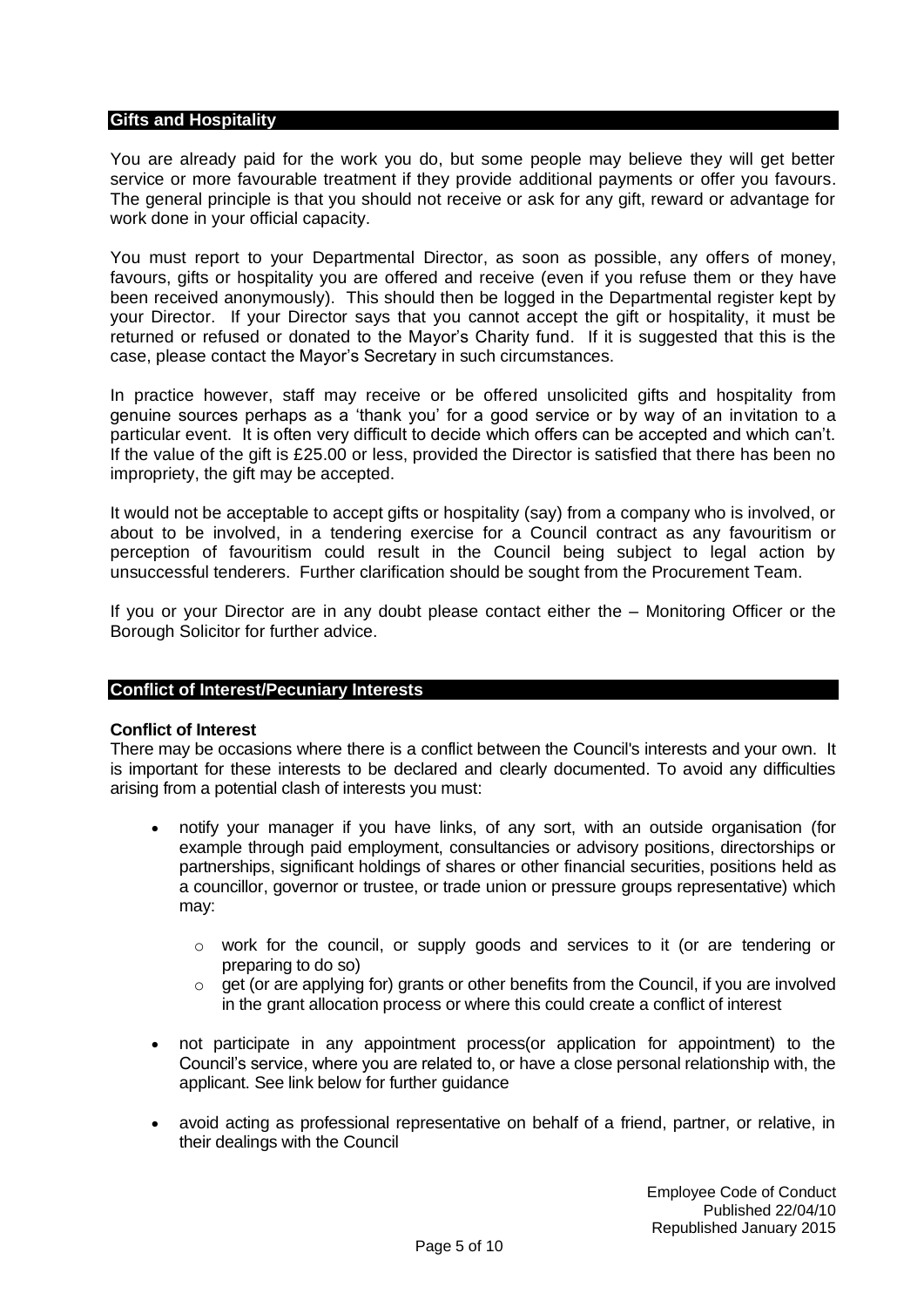• declare **any** possible conflict of interest to your manager

You are responsible for ensuring that you also read the following policy when you join:

[Principles of recruiting and working with people with whom you have a close relationship](http://enfieldeye.enfield.gov.uk/downloads/file/8187/principles_of_recruiting_and_working_with_people_with_whom_you_have_a_close_relationship)

#### <span id="page-5-0"></span>**Politically Restricted Posts:**

Some posts in the Council are politically restricted. These are primarily the most senior officers but can also include:

- those postholders who give advice on a regular basis to Council, Cabinet and other council bodies, plus to individual members
- those who speak on behalf of the authority on a regular basis to the press and media

If your post is restricted you will be disqualified from becoming a Member of another Local Authority, a Member of Parliament or a Member of the European Parliament or from engaging in political activities. Categories of politically restricted and politically sensitive posts are listed in your written statement of terms and conditions of offer.

Where a post is politically restricted, details will be outlined in your terms and conditions of employment, along with details of your right to appeal against the restriction, if applicable.

#### <span id="page-5-1"></span>**Disciplinary Rules:**

#### **What is misconduct?**

Misconduct is behaviour that is deemed inappropriate. There are varying degrees of misconduct, ranging from minor misconduct, to serious misconduct. Misconduct is managed under the Council's **Principles of Managing Misconduct.** Examples of the types of behaviour that constitute misconduct are outlined in [Appendix 1.](#page-8-1) The list is neither exclusive nor exhaustive.

#### **What is gross misconduct?**

Gross misconduct is misconduct of such a serious and fundamental nature that it breaches the contractual relationship between the employee and the Council, and justifies the Council dismissing you without notice. Examples of the types of behaviour that constitute gross misconduct are outlined in [Appendix 2.](#page-9-0) The list is neither exclusive nor exhaustive.

#### **Disciplinary Rules**

This Code of Conduct outlines some general standards and you must ensure that you are aware of any other rules that apply to your profession, position and workplace. Further details regarding standards are outlined in the Council's [Principles of Managing Misconduct.](http://enfieldeye/downloads/file/7393/principles_of_managing_misconduct)

Any breaches of this Code, or any other conditions or rules, may render you liable to disciplinary action under the Council's [Principles of Managing Misconduct.](http://enfieldeye/downloads/file/7393/principles_of_managing_misconduct) 

## <span id="page-5-2"></span>**Grievance**

During your employment with the Council you may experience cause to seek redress for a grievance relating to your employment. Though the Council advises that the majority of situations should initially be addressed informally with the relevant parties to seek a satisfactory resolution at this stage, you reserve the right to submit a formal written grievance, in the first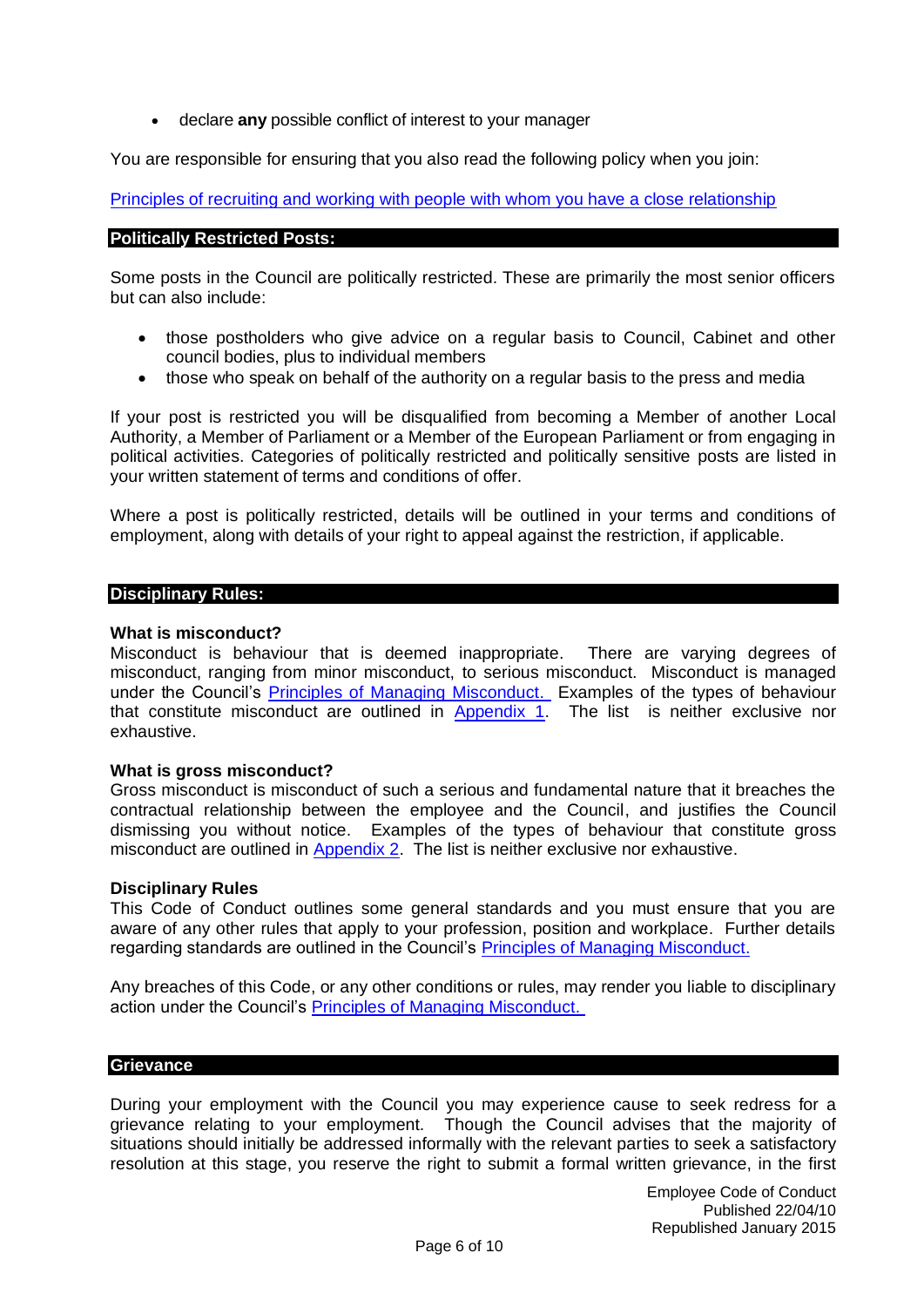instance to your line manager, in accordance with the Council's [Principles of Managing](http://enfieldeye/downloads/file/7399/principles_of_managing_grievances)  [Grievances.](http://enfieldeye/downloads/file/7399/principles_of_managing_grievances) 

## <span id="page-6-0"></span>**Use of Council Assets**

Council assets comprise not only physical objects and financial resources but also computer data and information generally. We must ensure that we use the public funds entrusted to us in a responsible and lawful manner, ensuring value for money to the local community. You must not take anything that belongs to the Council unless you are specifically authorised to do so. Further you must ensure you have permission **before** you make use of Council property.

## <span id="page-6-1"></span>**Confidentiality**

#### **Data Protection and Disclosure of Information**

Council customers, suppliers and employees are entitled to protection of their personal information. The Data Protection Act imposes a legal duty on organisations to protect personal information about living individuals. You must keep all personal data confidential, whether computerised or manually held, and comply with the law and Council policies.

## <span id="page-6-2"></span>**Information Security, Email, Internet, Social Networking, Software and Telecommunications Acceptable Usage**

You must adhere fully to the Council's [Information Security Policy.](http://enfieldeye/downloads/file/5461/information_security_policy_document) which is available within I.learn, the Councils learning and development system, which you will be able to access when you have started at the council. This is a comprehensive document detailing the standards expected of all staff in protecting information in whatever form it takes, although it is particularly concerned with information held within, or accessible via, computer systems.

You are also responsible for reading the following policies and procedures when you join:

- [Acceptable Usage Policy](http://enfieldeye/downloads/file/5448/acceptable_use_policy)
- [Telecommunications Acceptable Usage Policy](http://enfieldeye/downloads/file/10093/telecommunications_acceptable_usage_policy)
- [Email, Internet and Social](http://enfieldeye/downloads/file/5544/email_internet_and_social_networking_usage_policy) Networking Usage Policy

Any breach of information security, email, Internet, social networking, software, and telecommunications acceptable usage guidelines may be dealt with in accordance with the Council's [Principles of Managing Misconduct.](http://enfieldeye/downloads/file/7393/principles_of_managing_misconduct)

## <span id="page-6-3"></span>**Safeguarding Children, Young People and Vulnerable Adults:**

This authority is committed to safeguarding and promoting the welfare of children, young people and vulnerable adults and expects all staff and volunteers to share in this commitment. If you are employed to work with children, young people or vulnerable adults you must ensure that your conduct, at all times, demonstrates your personal commitment.

## **DBS checks**

The Council will check the status of successful candidates for regulated roles against the relevant barred list(s) held by the Disclosure and Barring Service (DBS) by conducting the relevant DBS check. In the event the checks reveal that a candidate is 'barred' the Council reserves the right to withdraw the conditional offer of employment.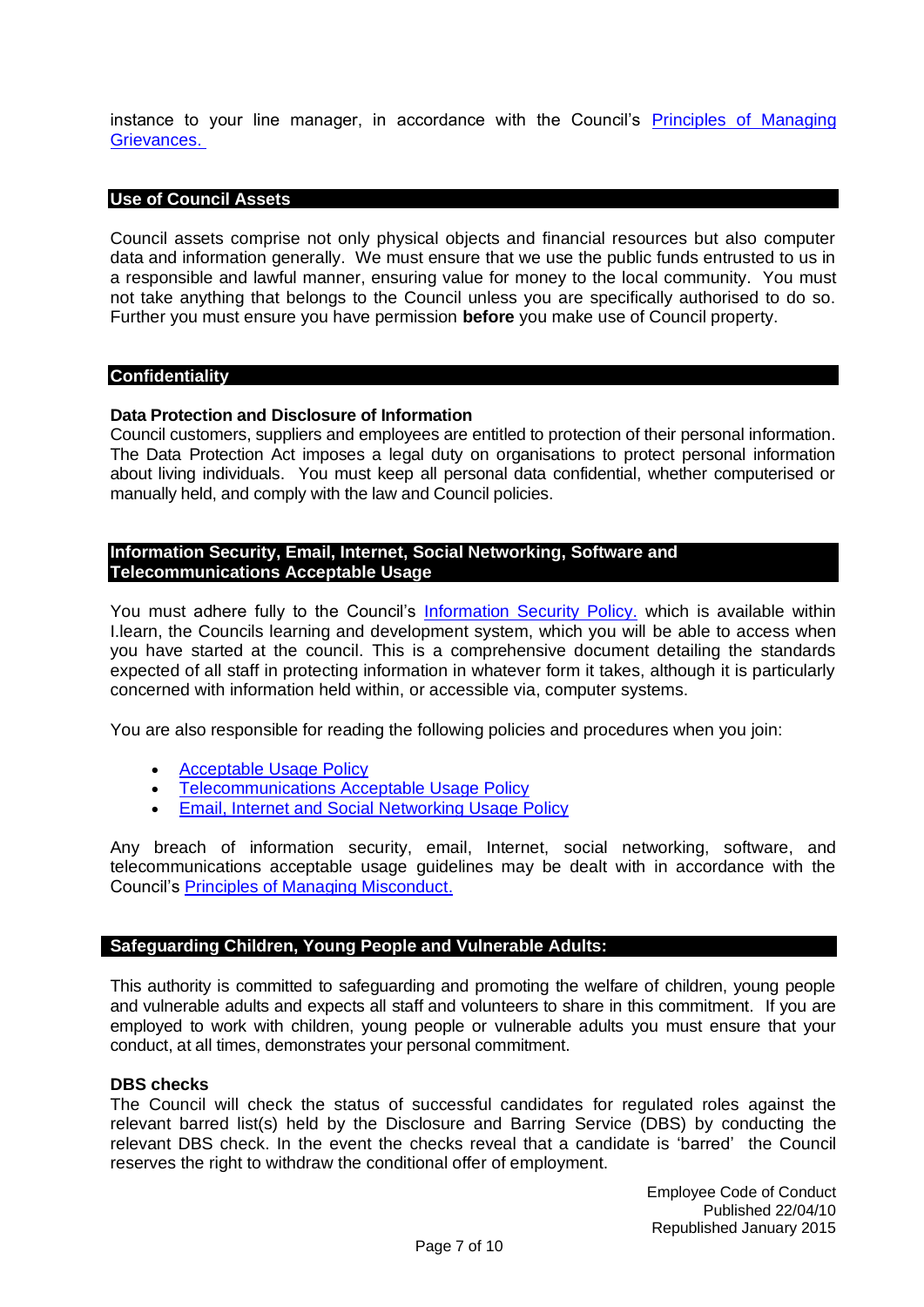The Council also has a duty to refer certain information about an individual's conduct to the DBS, and will comply with this requirement.

## **Registration with a professional body**

In the event that you are being investigated in accordance with the Council's formal procedures, e.g. misconduct or capability, and the concerns are founded, you should be advised that the Council may be required to formally refer the outcome to the relevant body, eg. the HCPC in the case of social care.

If registration with a professional body is a condition of your employment, it is your responsibility to ensure that your registration does not lapse. The Council reserves the right to take appropriate action including temporary demotion and disciplinary action in the event that registration is not maintained.

## <span id="page-7-0"></span>**Breaking the Law**

Breaking the law either criminal or civil at or away from work could damage public confidence in the Council or could make you unsuitable for the work you do. You must advise your line manager immediately in the event that you are arrested by the police whether or not this leads to a criminal charge, caution or conviction of a criminal or civil offence. Your manager will then consider whether the arrest, including the actions leading up to the arrest, risks the reputation of the Council, damages confidence in you and makes you unsuitable to carry out your role. The relevant Council procedures will then be followed accordingly.

If you are in a driving role you must disclose any points received/speeding offences/driving ban to your manager immediately.

## **Disclosure and Barring Service**

Staff employed to work with children or vulnerable adults **must** notify their manager in writing if:

- they are convicted of a criminal offence that affects their suitability for the job they currently do
- they are charged with a crime which (if convicted) would make them unfit for the job they currently do

## *PLEASE NOTE failure to disclose this information could lead to disciplinary action, which may result in dismissal.*

## **Rehabilitation of Offenders Act 1974**

The Rehabilitation of Offenders Act 1974 allows you not to have to disclose a previous conviction **unless** you are applying for a job where you are likely to be in regular contact with:

- people under 18 years of age or over 65;
- vulnerable adults; or if you will be working in:
	- o a school or college
	- o social services
	- o youth service
	- o leisure services

If you fall into any of these categories, you must give details (convictions, date and sentence) of any conviction against you even though they may be "spent" under the Rehabilitation of Offenders Act 1974. Any information you give the Council about convictions will be kept confidential and will only be considered in relation to the job you are applying for.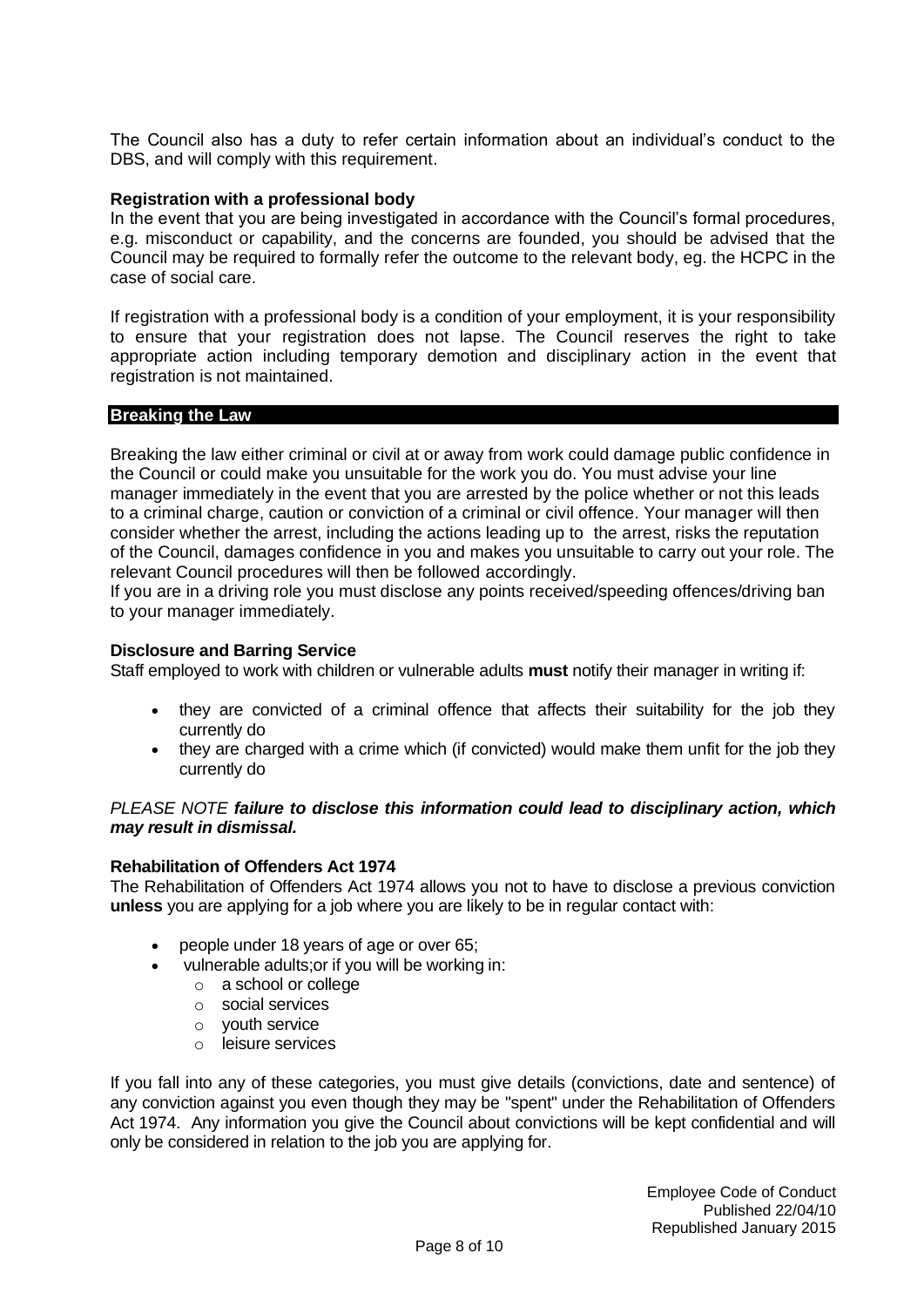## <span id="page-8-1"></span><span id="page-8-0"></span>**Appendix 1**

## **Misconduct**

Misconduct includes, but is not limited to, the following:

- persistent lateness
- failure to complete contractual hours
- unaccountable absences from the work area
- failure to observe policies and procedures, including, for example:
	- o the correct recording of working time and attendance,
	- o the reporting of sickness, and
	- o regulations relating to time off work or release from duties (e.g. annual leave or domestic emergency)
- failure to conform to agreed working practices, where these are reasonably and properly required
- refusal or failure to carry out a reasonable instruction
- failure to comply with dress codes
- failure to take reasonable care of Council property
- disclosure of confidential information without authorisation.
- failure to comply with the Council's 'No Smoking During Working Hours Policy'
- failure to participate in or follow instructions during fire drills/practice

## This list is neither exclusive nor exhaustive